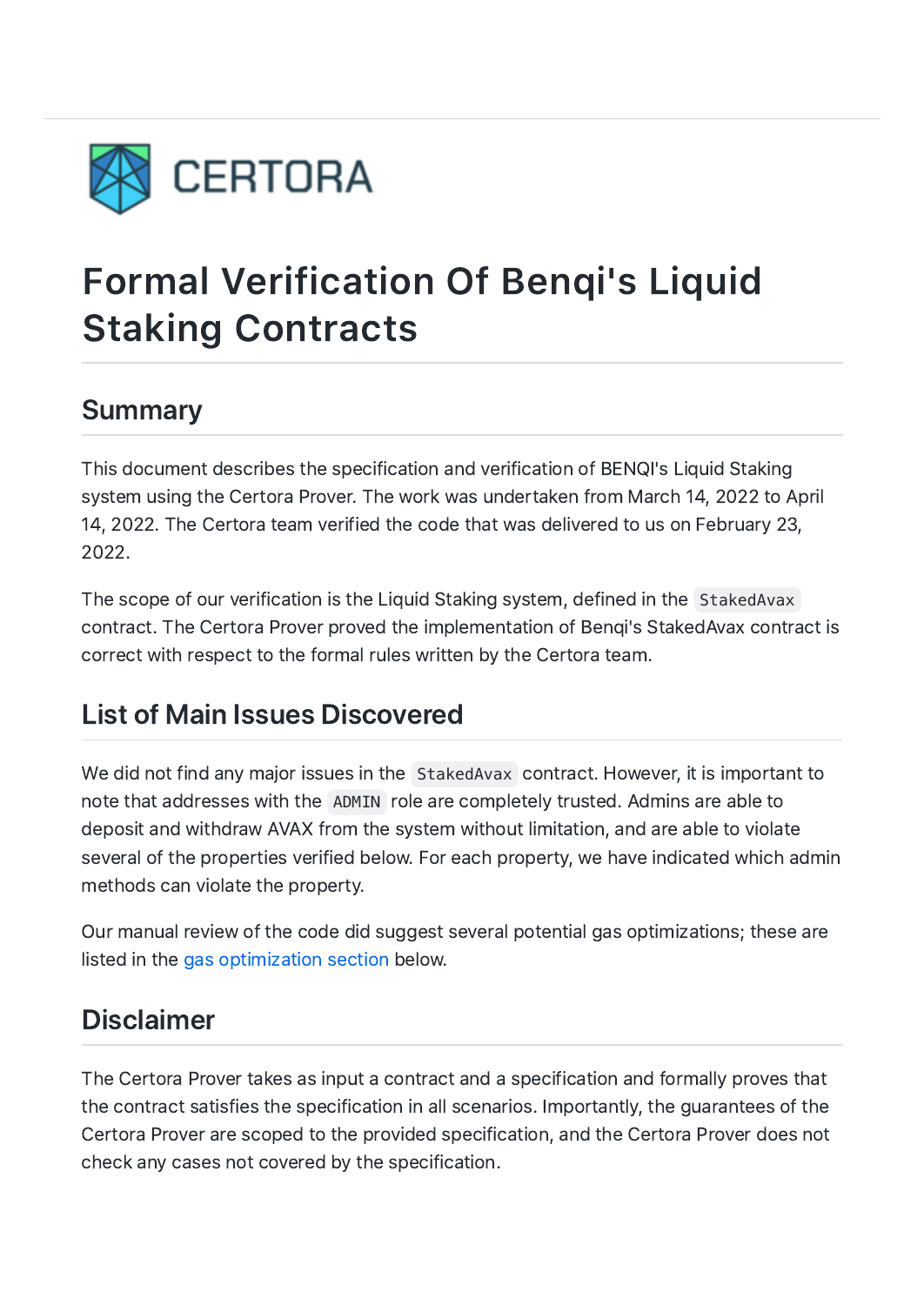We hope that this information is useful, but provide no warranty of any kind, explicit or implied. The contents of this report should not be construed as a complete guarantee that the contract is secure in all dimensions. In no event shall Certora or any of its employees be liable for any claim, damages or other liability, whether in an action of contract, tort or otherwise, arising from, out of or in connection with the results reported here.

# **Notations**

 $\checkmark$  indicates the rule is formally verified on the latest reviewed commit. We write  $\checkmark^*$ when the rule was verified on a simplified version of the code (or under some assumptions).

 $\boldsymbol{\times}$  indicates the rule was violated under one of the tested versions of the code.

We use Hoare triples of the form {p} C {q}, which means that if the execution of program C starts in any state satisfying p, it will end in a state satisfying q. In Solidity, p is similar to require, and q is similar to assert.

The syntax  $\{p\}$  (C1  $\sim$  C2)  $\{q\}$  is a generalization of Hoare rules, called relational properties. {p} is a requirement on the states before C1 and C2, and {q} describes the states after their executions. Notice that C1 and C2 result in different states. As a special case,  $C1 \sim$  op C2, where op is a getter, indicating that C1 and C2 result in states with the same value for op.

# Summary of the verification

# Overview of StakedAvax protocol (taken from Benqi's README)

Users can stake ("submit") their AVAX by locking it for a minimum duration determined by the cooldownPeriod variable. In doing so, they receive a variable amount of sAVAX tokens which are representative of their share of the whole pool. As delegation rewards are accrued to the contract, the amount of pooled AVAX is increased, and thus the exchange rate of sAVAX to AVAX changes to make burning sAVAX more valuable.

To unstake ("redeem") their initial stake, the user must start the cooldown period for the release of their AVAX tokens. This triggers an action by the staking bot to incrementally decrease the amount of delegated AVAX to cover the requested redemption amount after the cooldown period has elapsed. After the cooldown period, the user has a time window, determined by the redeemPeriod variable, within which they have to redeem their AVAX by burning the initially set amount of sAVAX tokens. If they fail to do so, the window is closed and the process has to be started again.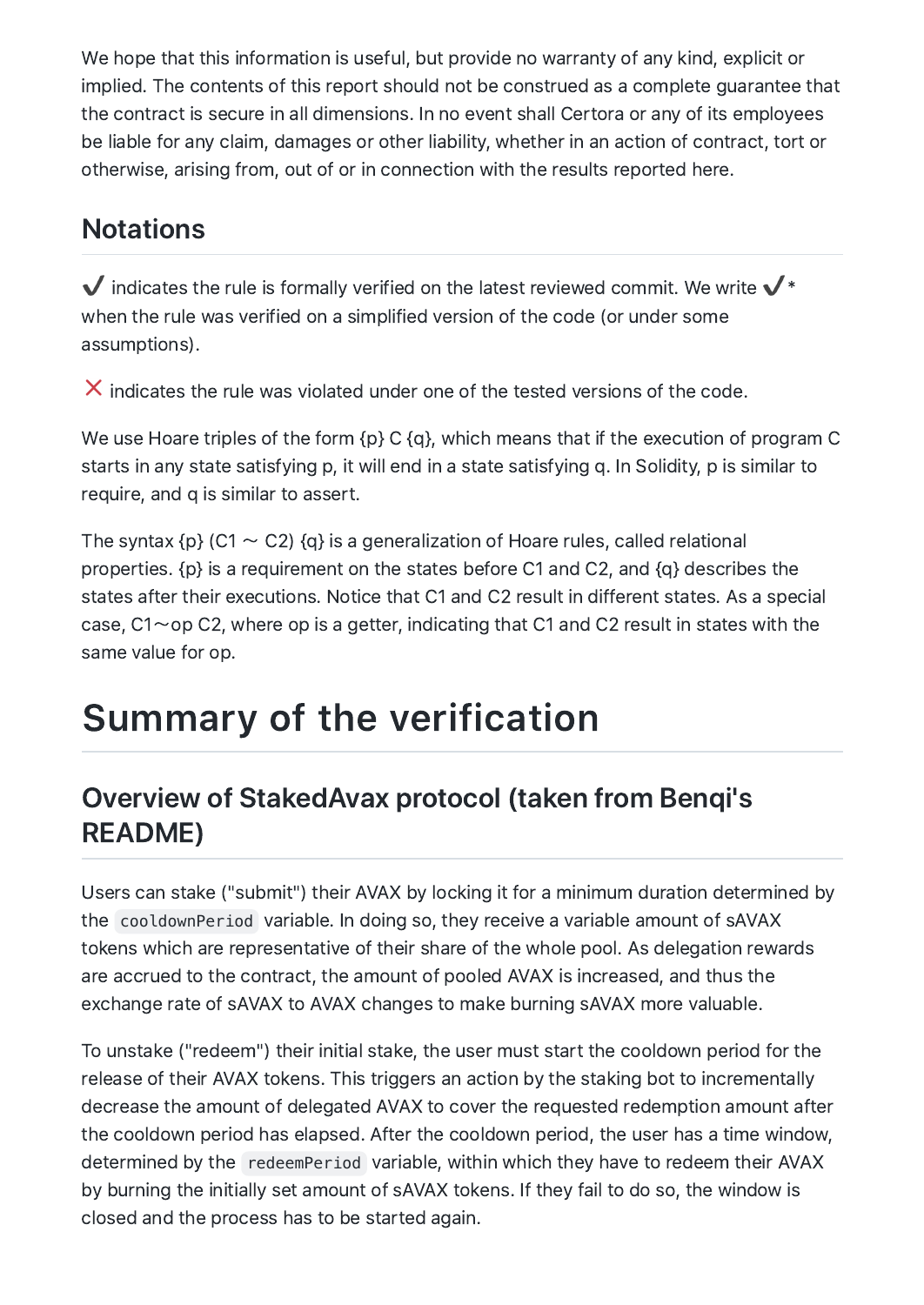# Contract Functions

- Standard methods: pause / resume, ERC20 methods
- Unlock requests:
	- o requestUnlock: Start unlocking cooldown period for shareAmount AVAX.
	- cancelUnlockRequest: Cancel an unexpired unlock request.
	- cancelPendingUnlockRequests: Cancel all unlock requests that are pending the cooldown period to elapse.
	- cancelRedeemableUnlockRequests: Cancel all unlock requests that are redeemable.
	- getters: getUnlockRequestCount, getPaginatedUnlockRequests
- Submitting and redeeming:
	- submit/receive: Process user deposit, mints liquid tokens and increase the pool buffer.
	- redeem: Redeem all redeemable AVAX from all unlocks that are in redemption period.
	- redeemOverdueShares: Redeem all sAVAX held in custody for overdue unlock requests.
	- getSharesByPooledAvax / getPooledAvaxByShares: conversion between stored AVAX and shares.
- Admin functions:
	- accrueRewards: Accrue staking rewards to the pool.
	- o withdraw: Withdraw AVAX from the contract for delegation.
	- o deposit: Deposit AVAX into the contract without minting sAVAX.
	- pauseMinting / resumeMinting: Pause / resume minting
	- o setCooldownPeriod: Update the cooldown period.
	- setRedeemPeriod: Update the redeem period.
	- setTotalPooledAvaxCap: Set a upper limit for the total pooled AVAX amount.

# Harness Overview

We've written the following contracts in order to add more getters to StakedAvax and make reasoning about AVAX transfering easier for us:

#### **IAvaxReceiver**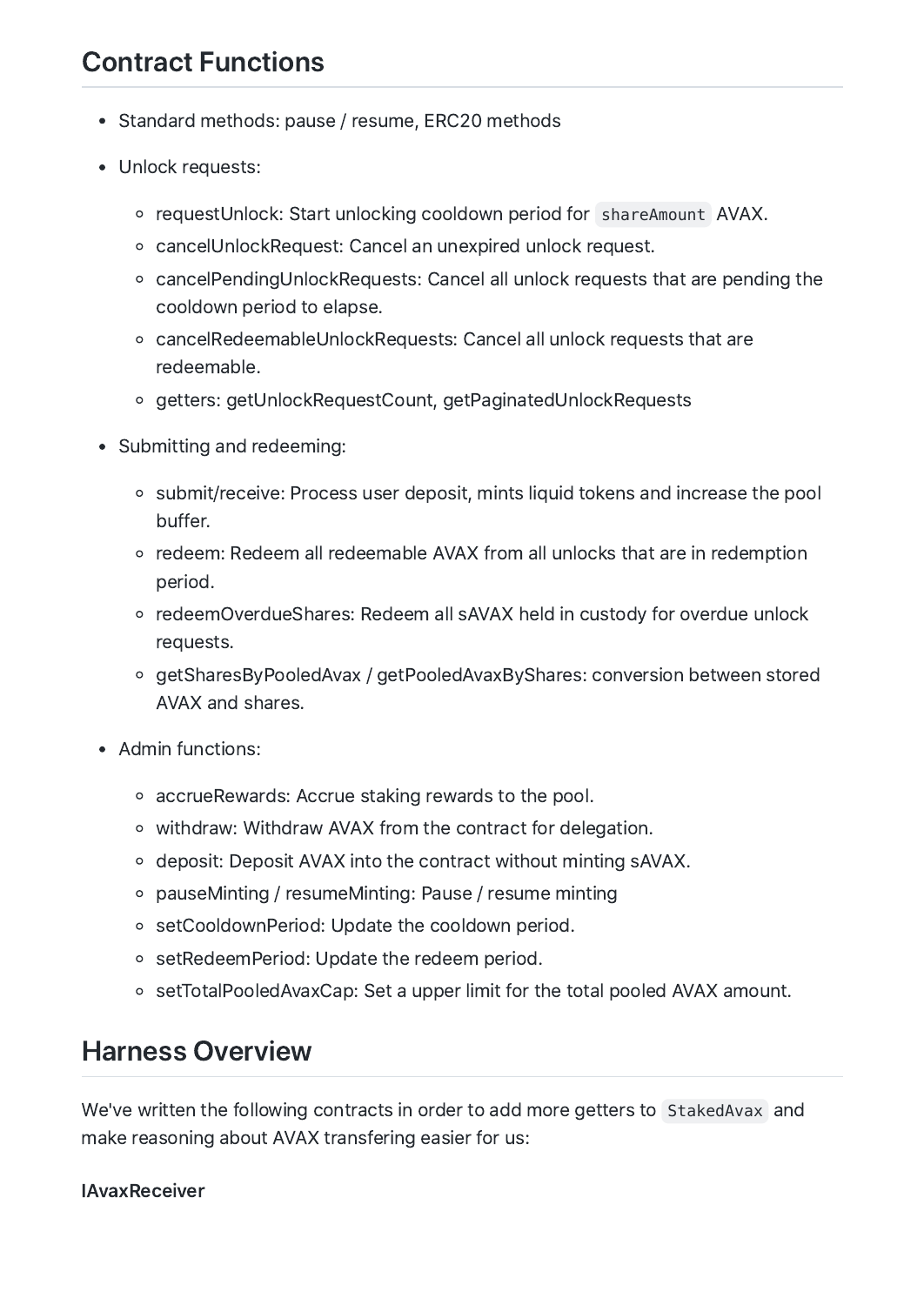Since low level calls are assumed to change the contract's state, we defined an interface for receiving AVAX through a function which can be called explicitly. Throughout the specification file, whenever we reason about AVAX balance of a given address it is assumed to implement this interface.

#### AvaxReceiverA, AvaxReceiverB, AvaxReceiverC

Three different contracts implementing the IAvaxReceiver interface.

#### StakedAvaxHarness

Inherits from StakedAvax and implements the IAvaxReceiver interface. In this contract we added some getters, replaced the low level calls with calls to ReceiveAvax and the hasRole calls with a check that msg.sender is AvaxReceiverC .

# Simplifying Assumptions

- We unroll loops. Violations that require a loop to execute more than once will not be detected.
- One user has all the roles discribed in StakedAvaxStorage.

# **Properties**

### 1. totalSupplyEqualsSumAllShares  $\checkmark$

Sum of all shares in the system equals to totalSupply

 $\sum$  balanceOf(user) = totalSupply

### 2. stakerCountEqualsSumAllShareHolders  $\checkmark$

stakerCount equals to the number of share holders

stakerCount =  $\#$ {address u | u has positive amount of shares}

# 3. sharesInUnlockRequestAtMostUserCustody ✔️

Amount of shares in user's unlock request is at most the number of user's shares in custody

```
∀ address u, ∀ index i: userUnlockRequests[u][i].shareAmount ≤
userSharesInCustody[u]
```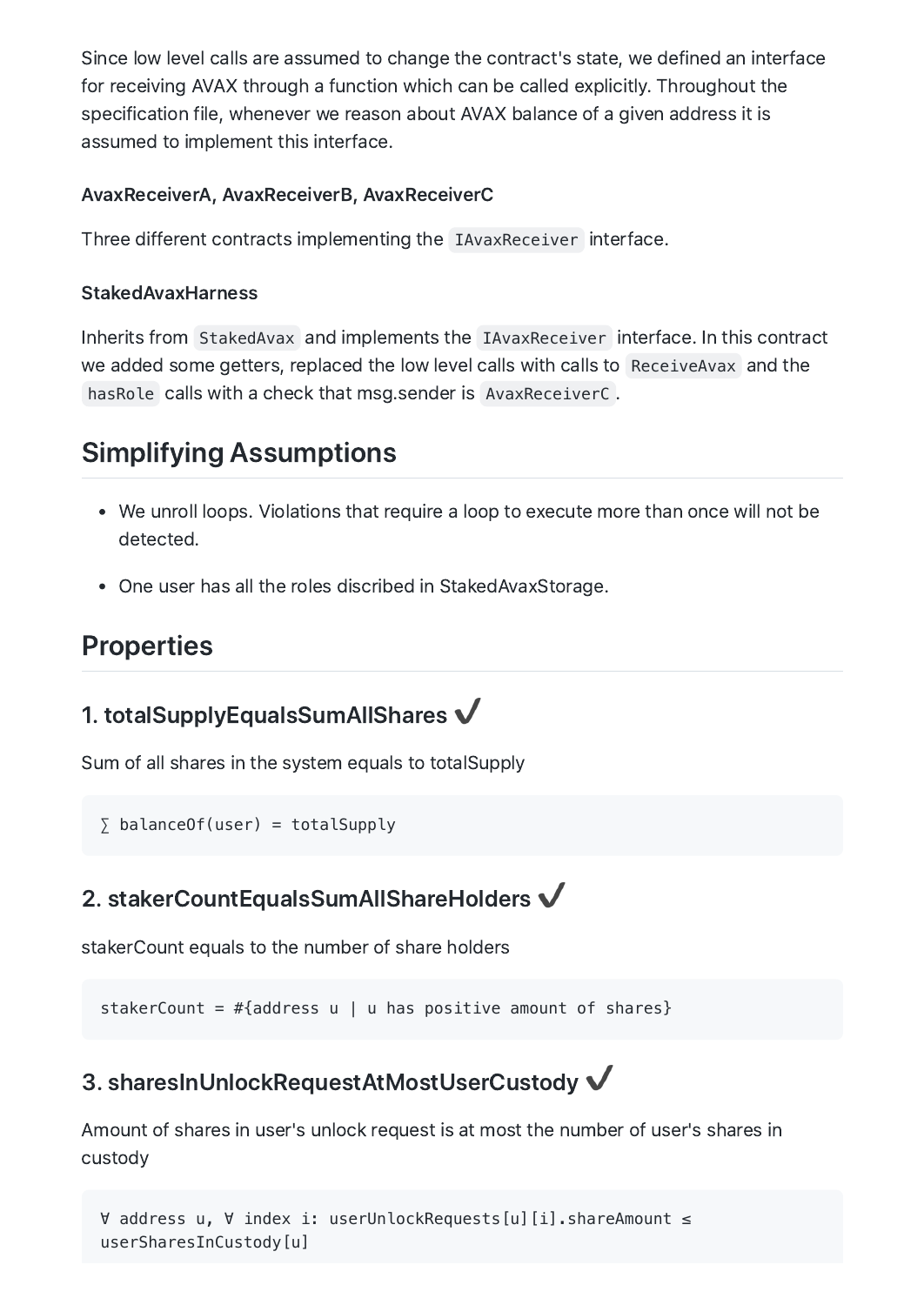# 4. sumAllCustodyAtMostPoolBalance ✔️\*

Amount of all shares in custody is at most contract's shares balance. When calling transfer , msg.sender is assumed to be different from the contract itself and when calling transferFrom , sender is assumed to be different from the contract itself.

```
∑ userSharesInCustody(user) ≤ balanceOf(StakedAvax contract)
```
### 5. unlockRequestValidState ✔️

For each unlock request must be in only one of the following states: cooldown period, redemption period or expired.

```
∀ unlockRequest req:
    (isWithinCooldownPeriod(req) v isWithinRedemptionPeriod(req) v
isExpired(req)) ∧
    ¬(isWithinCooldownPeriod(req) ∧ isWithinRedemptionPeriod(req)) ∧
    ¬(isWithinCooldownPeriod(req) ∧ isExpired(req)) ∧
    ¬(isWithinRedemptionPeriod(req) ∧ isExpired(req))
```
### 6. sharesAndAvaxWeakCorrelation ✔️\*

If user's shares change then user's avax changes (weakly) to the opposite direction. If user's avax changes then user's shares change (weakly) to the opposite direction. Not checked deposit/withdraw.

```
{
    user = msg.sender,
    avaxBefore := address(user).balance,
    sharesBefore := balanceOf(user),
    inCustodyBefore := userSharesInCustody(user)
}
\langle -invoke any method f \neq deposit, withdraw>
{
    sharesBefore < balanceOf(user) ⇒ avaxBefore ≥ address(user).balance,
    sharesBefore > balanceOf(user) ⇒ avaxBefore ≤ address(user).balance,
    a\text{vaxBefore} > \text{address(user)}.\text{balance} \Rightarrow \text{sharesBefore} < \text{balance(f(user)}).avaxBefore < address(user).balance ⇒ inCustodyBefore >
userSharesInCustody(user)
}
```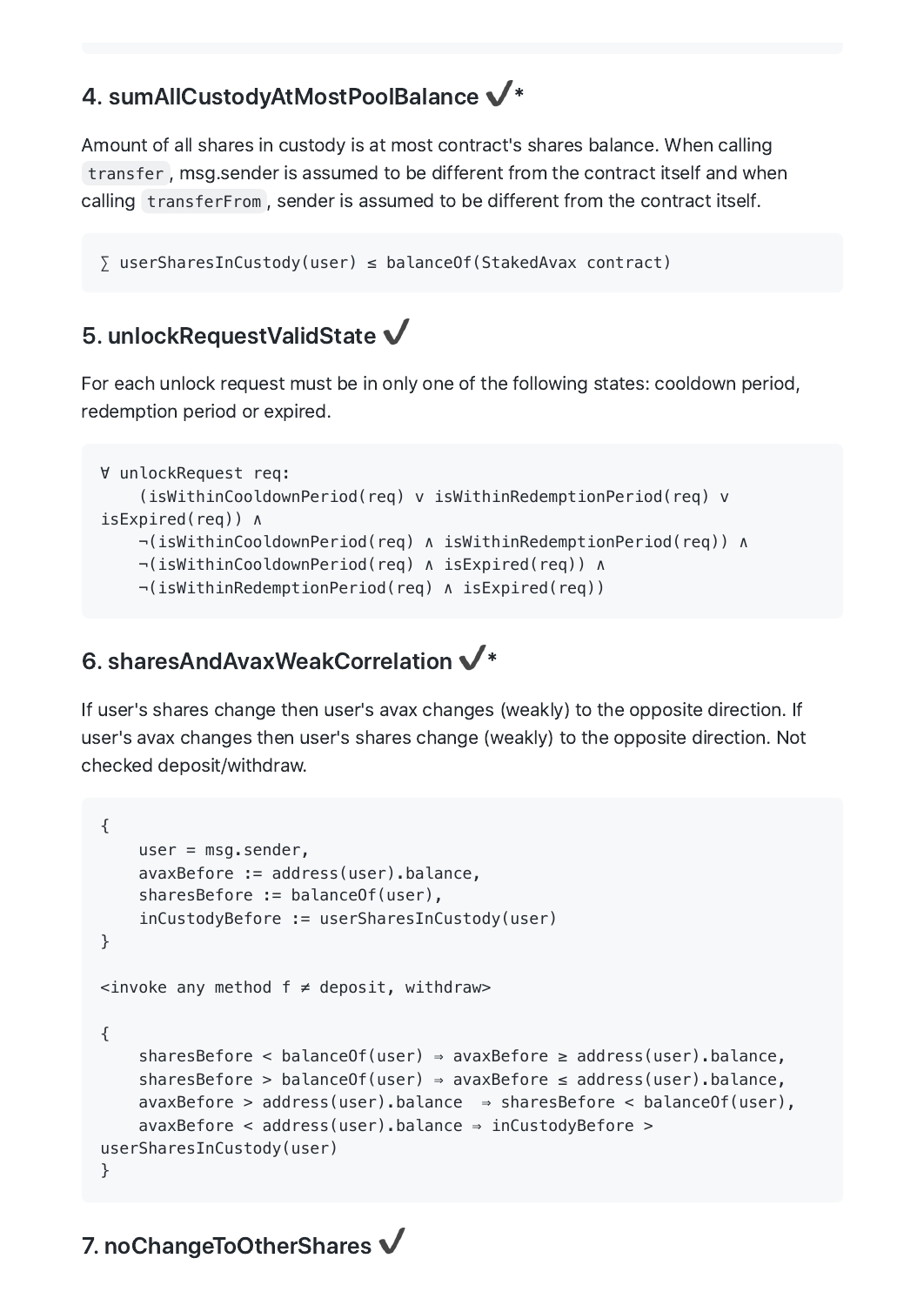Each action affects at most two user's shares.

```
{
    user1 \neq user2,
    shares1Before = balance0f(user1).
    shares2Before = balance0f(user2),
    sharesOtherBefore = balanceOf(other)
}
<invoke any method f>
{
    (shares1Before ≠ balanceOf(user1) ∧
     shares2Before ≠ balanceOf(user2) ∧
     sharesOtherBefore \neq balanceOf(other)) \Rightarrow (
        other == user1 v other == user2
    )}
```
# 8. unlockRequestStateTransition  $\checkmark$

state transitions of UnlockRequest with respect to block.timestamp

```
{ t1 < t2 }
{
    isWithinCooldownPeriod(req) at time t1 ⇒ (
        isWithinCooldownPeriod(req) at time t2 v
isWithinRedemptionPeriod(req) at time t2 v isExpired(req) at time t2
    ),
    isWithinRedemptionPeriod(e1, req) at time t1 ⇒ (
        ¬isWithinCooldownPeriod(req) at time t2 ∧
(isWithinRedemptionPeriod(req) at time t2 v isExpired(req) at time t2)
    ),
    isExpired(req) at time t1 \Rightarrow (
        ¬(isWithinCooldownPeriod(req) at time t2 v
isWithinRedemptionPeriod(req) at time t2) ∧ isExpired(req) at time t2
    \left( \right)}
```
### 9. actionEffectsAtMostOneUser ↓

Each action except transfer/transferFrom can affect at most one user's shares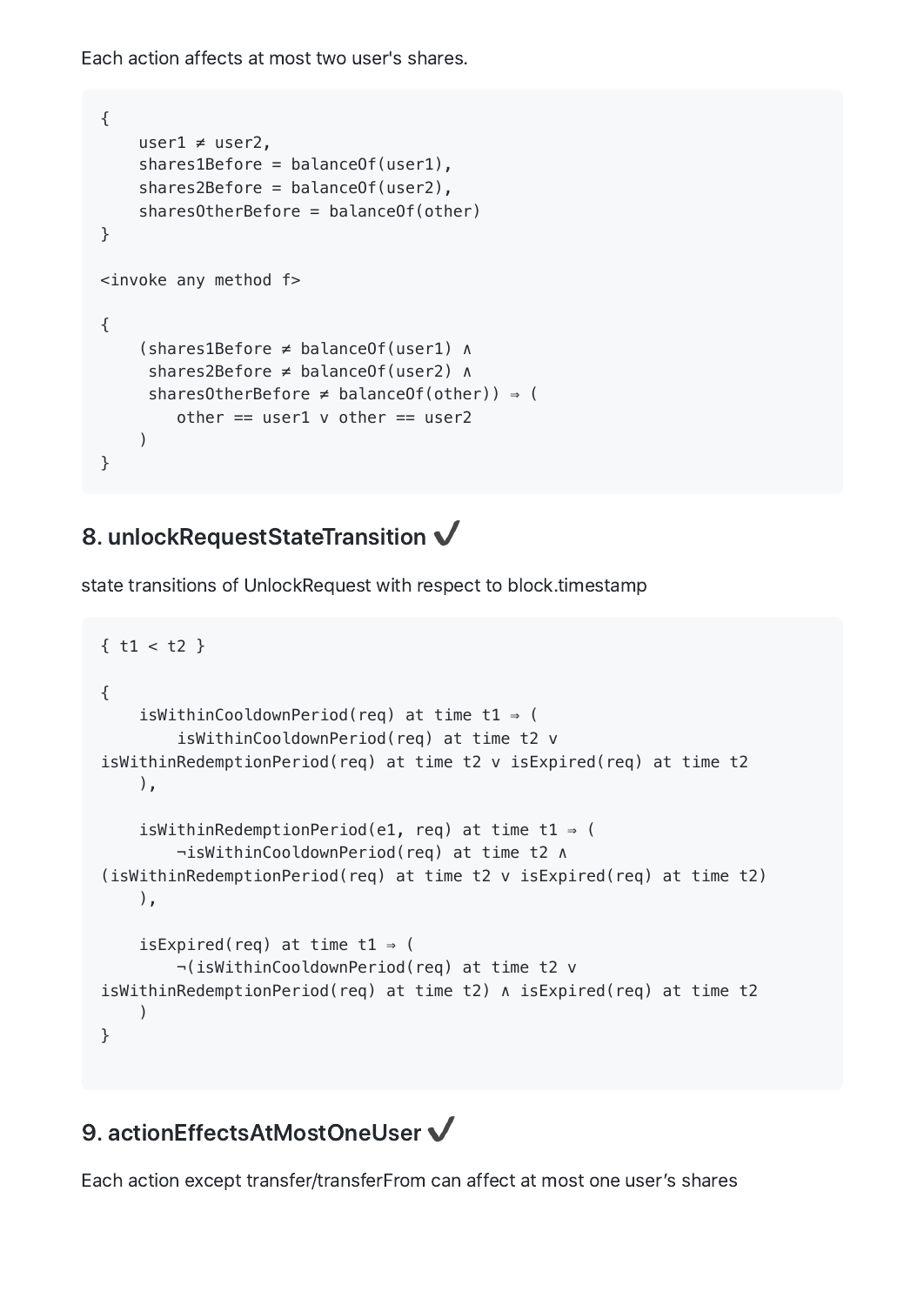```
{
    user1 ≠ user2,
    avax1Before := address(user1).balance,
    avax2Before := address(user2).balance,
    shares1Before := balanceOf(user1),
    shares2Before := balanceOf(user2),
    custody1Before := userSharesInCustody(user1),
    custody2Before := userSharesInCustody(user2)
}
<invoke any method f ≠ transfer, transferFrom>
{
    ((
        avax1Before ≠ address(user1).balance v
        shares1Before ≠ balanceOf(user1) v
        custody1Before ≠ userSharesInCustody(user1)
        ) ∧ (
        avax2Before ≠ address(user2).balance v
        shares2Before ≠ balanceOf(user2) v
        custody2Before ≠ userSharesInCustody(user2)
    )) ⇒ (
        (user1 = msg.sender ∧ user2 = currentContract) v
        (user2 = msg.sender ∧ user1 = currentContract))
}
```
# 10. unlockRequestIsConstant (first case) ↓

data in UnlockRequest does not change (checked on methods different from cancelUnlockRequest, redeem, redeemOverdueShares)

```
{
    shareAmountBefore := userUnlockRequests[user][requestIdx].shareAmount,
    startedAtBefore := userUnlockRequests[user][requestIdx].startedAt,
    getUnlockRequestCount(user) < max_uint128
}
    <invoke any method f ≠ cancelUnlockRequest, redeem,
redeemOverdueShares>
{
    shareAmountBefore = userUnlockRequests[user][requestIdx].shareAmount ∧
startedAtBefore = userUnlockRequests[user][requestIdx].startedAt
}
```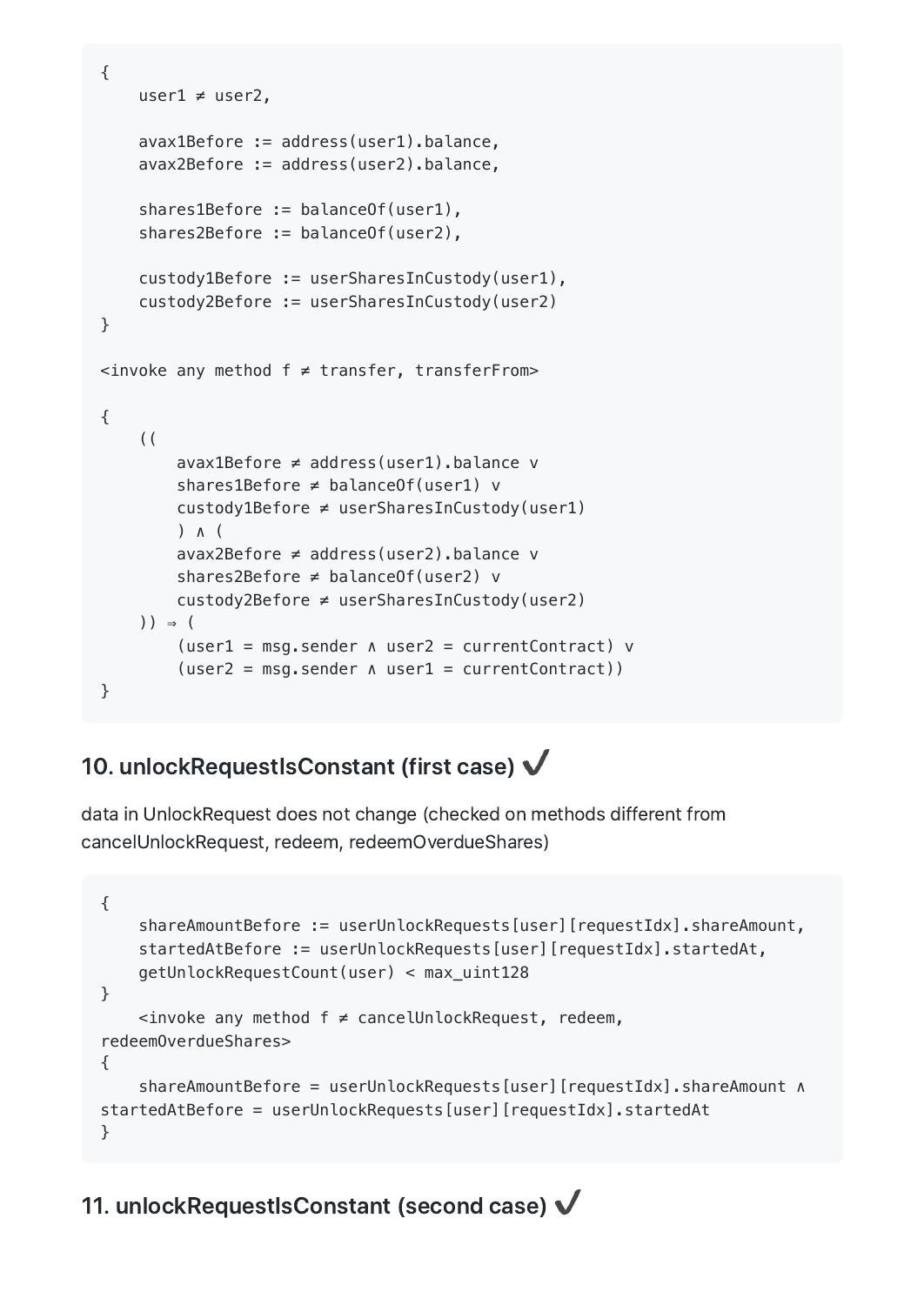data in UnlockRequest does not change (checked on cancelUnlockRequest, redeem, redeemOverdueShares). The unlock request that is checked is any request that is not removed by the operation.

```
{
    shareAmountBefore := userUnlockRequests[user][requestIdx].shareAmount,
    startedAtBefore := userUnlockRequests[user][requestIdx].startedAt,
    getUnlockRequestCount(user) < max_uint128
    idx,
    requestIdx \neq idx,
    isLast := (requestIdx = getUnlockRequestCount(user) - 1 \land user =msg.sender);
}
    <invoke one of cancelUnlockRequest(idx), redeem(idx),
redeemOverdueShares(idx)>
{
    isLast ⇒ shareAmountBefore = userUnlockRequests[user][idx].shareAmount
∧ startedAtBefore = userUnlockRequests[user][idx].startedAt
    ¬isLast ⇒ shareAmountBefore = userUnlockRequests[user]
[requestIdx].shareAmount ∧ startedAtBefore = userUnlockRequests[user]
[requestIdx].startedAt
}
```
### 12. integrityOfPoolPaused  $\checkmark$

pool is paused -> The states of the users in the pool should no change except for users with withdraw or deposit role and the contract itself.

```
{
    paused(),
    stakerCountBefore := stakerCount(),
    unlockRequestCountBefore := getUnlockRequestCount(user1),
    totalPooledAvaxBefore := totalPooledAvax(),
    userAvaxBalanceBefore := address(user2).balance,
    userShareBalanceBefore := balanceOf(user3)
}
    <invoke any method f> (allow reverts)
{
    stakerCountBefore = stakerCount(),
    unlockRequestCountBefore = getUnlockRequestCount(user1),
    (totalPooledAvaxBefore \neq totalPooledAvaX()) \Rightarrow f = accrueRewards,userAvaxBalanceBefore ≠ address(user2).balance ⇒ (
        (user2 = currentContract v user2 is admin) ∧
        (f = deposit v f = withdraw)),
    assert userShareBalanceBefore = balanceOf(user3)
```
✔️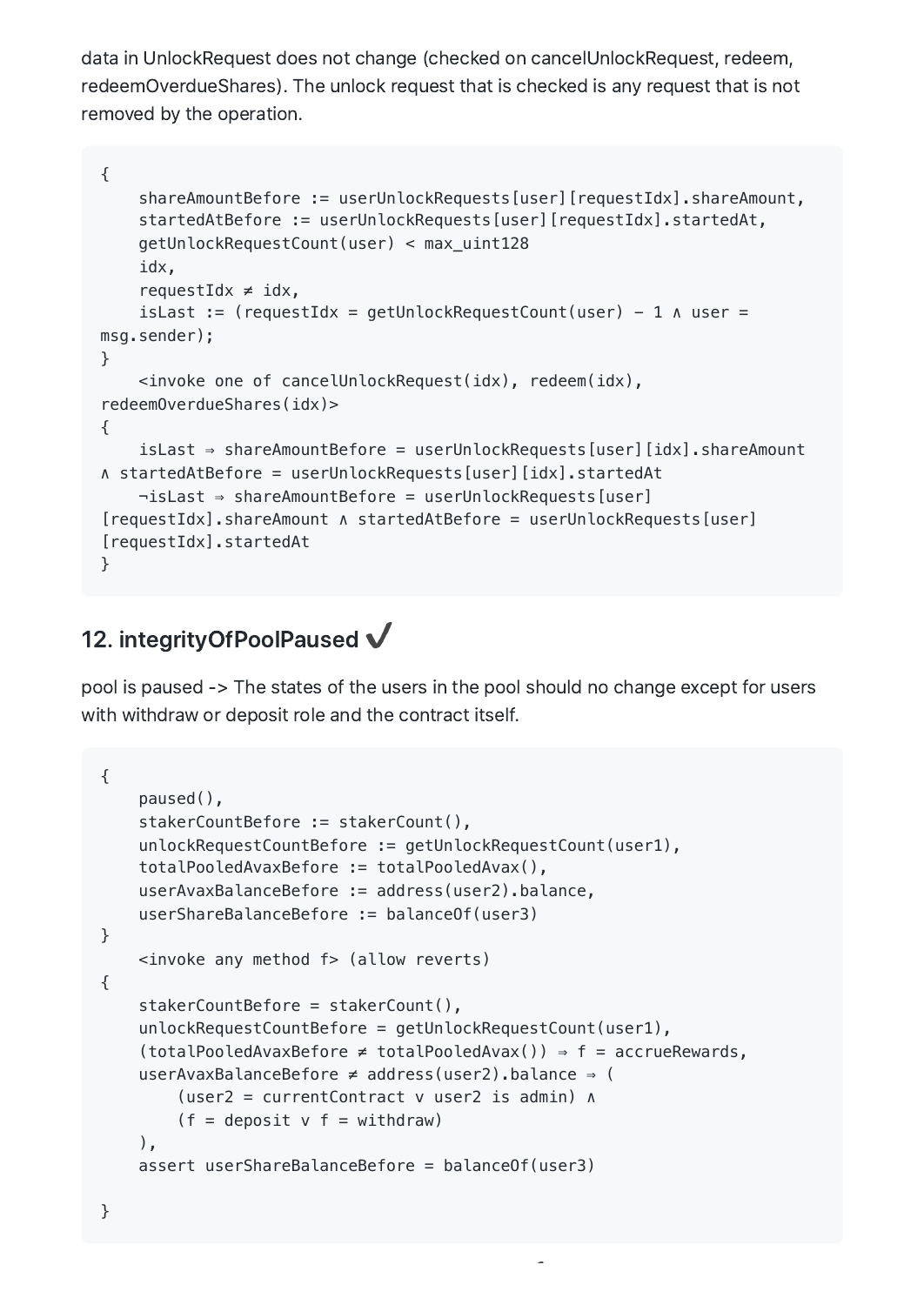### 13. cantRequestZeroOrMoreThanShares V

calling requestUnlock with amount too high or zero should revert.

```
{
    amountToRequest > balanceOf(msg.set) v amountToRequest = 0
}
requestUnlock(amountToRequest) (allow reverts)
{
    call reverted
}
```
# 14. submitIntegrity  $\checkmark$

User's balance should increase properly after successful submit.

```
{
    totalPooledBefore := totalPooledAvax(),
    avaxAmount := msg.value,
    totalPooledBefore > 0,
    supplyBefore := totalSupply(),
    balanceBefore := balanceOf(msg.sender)
}
submit()
{
    balanceOf(msg.sender) := balanceBefore + (avaxAmount * supplyBefore /
totalPooledBefore)
}
```
# 15. integrityOfRedeemRedeemableReq  $\checkmark^*$

redeeming user UnlockRequest in redemption period -> the user's shares should not change, user's shares in custody amount should decrease, user's AVAX amount should increase and user's request count should decrease by one. Verified only for requests in the first place of the array.

```
{
    isWithinRedemptionPeriod(userUnlockRequests[msg.sender],[0]),
    userReqCountBefore = getUnlockRequestCount(msg.sender),
    avaxAmountBefore = msg.sender.balance,
    sharesInCustodyBefore = userSharesInCustody(msg.sender),
    sharesBefore = balanceOf(msg.sender)
}
redeem()
{
    avaxAmountBefore < msg.sender.balance,
    userReqCountBefore > getUnlockRequestCount(msg.sender),
```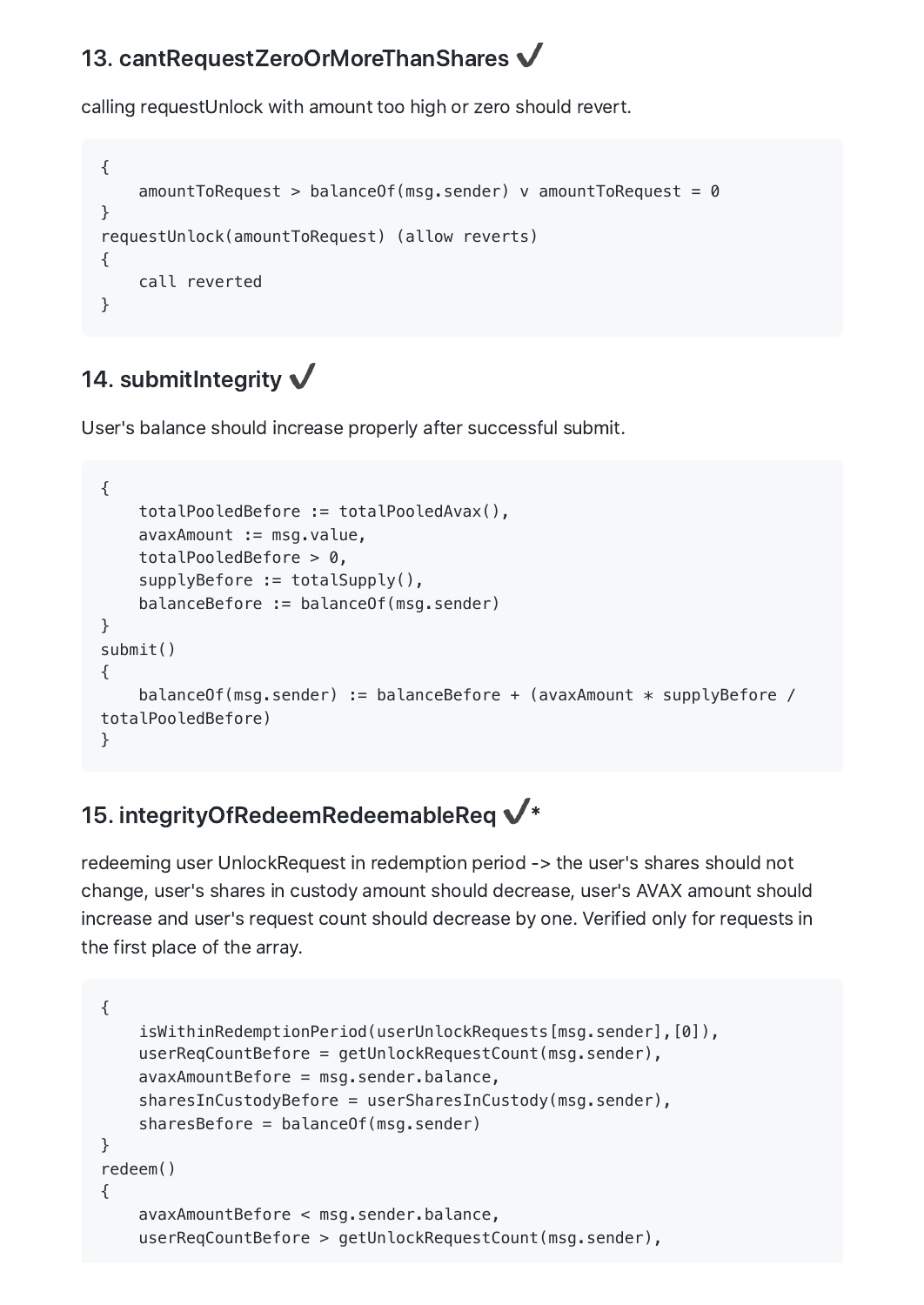```
sharesInCustodyBefore > userSharesInCustody(msg.sender),
balanceOf(msg.sender) = sharesBefore
```
# 16. cantRedeemLockedRequest  $\checkmark^*$

}

Unlock requests in cooldown period can not be redeemed (checked only on the first request in the user's requests array).

```
{
    msg.sender = user,userReqCountBefore := getUnlockRequestCount(user),
    avaxAmountBefore := address(user).balance,
    sharesInCustodyBefore := userSharesInCustody(user),
    sharesBefore := balanceOf(user)
}
redeem()
{
    avaxAmountBefore = address(user).balance,
    userReqCountAfter = getUnlockRequestCount(user),
    sharesInCustodyBefore = userSharesInCustody(user),
    sharesBefore = balanceOf(user)
}
```
# 17. integrityOfRedeemOverdueShares  $\checkmark^*$

redeeming overdue unlock request -> the user's shares should increase, user's shares in custody amount should decrease, user's AVAX amount should not change and user's request count should decrease by one. (checked only on the first request in the user's requests array)

```
{
    msg.sender = user,
    isExpired(userUnlockRequests[user][requestIdx]),
    reqShareAmount := userUnlockRequests[user][requestIdx].shareAmount
    userReqCountBefore := getUnlockRequestCount(user),
    avaxAmountBefore := address(user).balance,
    sharesInCustodyBefore := userSharesInCustody(user),
    sharesBefore := balanceOf(user)
}
redeemOverdueShares(index);
{
    avaxAmountBefore = address(user).balance,
    userReqCountBefore > getUnlockRequestCount(user),
    (sharesInCustodyBefore > userSharesInCustody(user)) v
```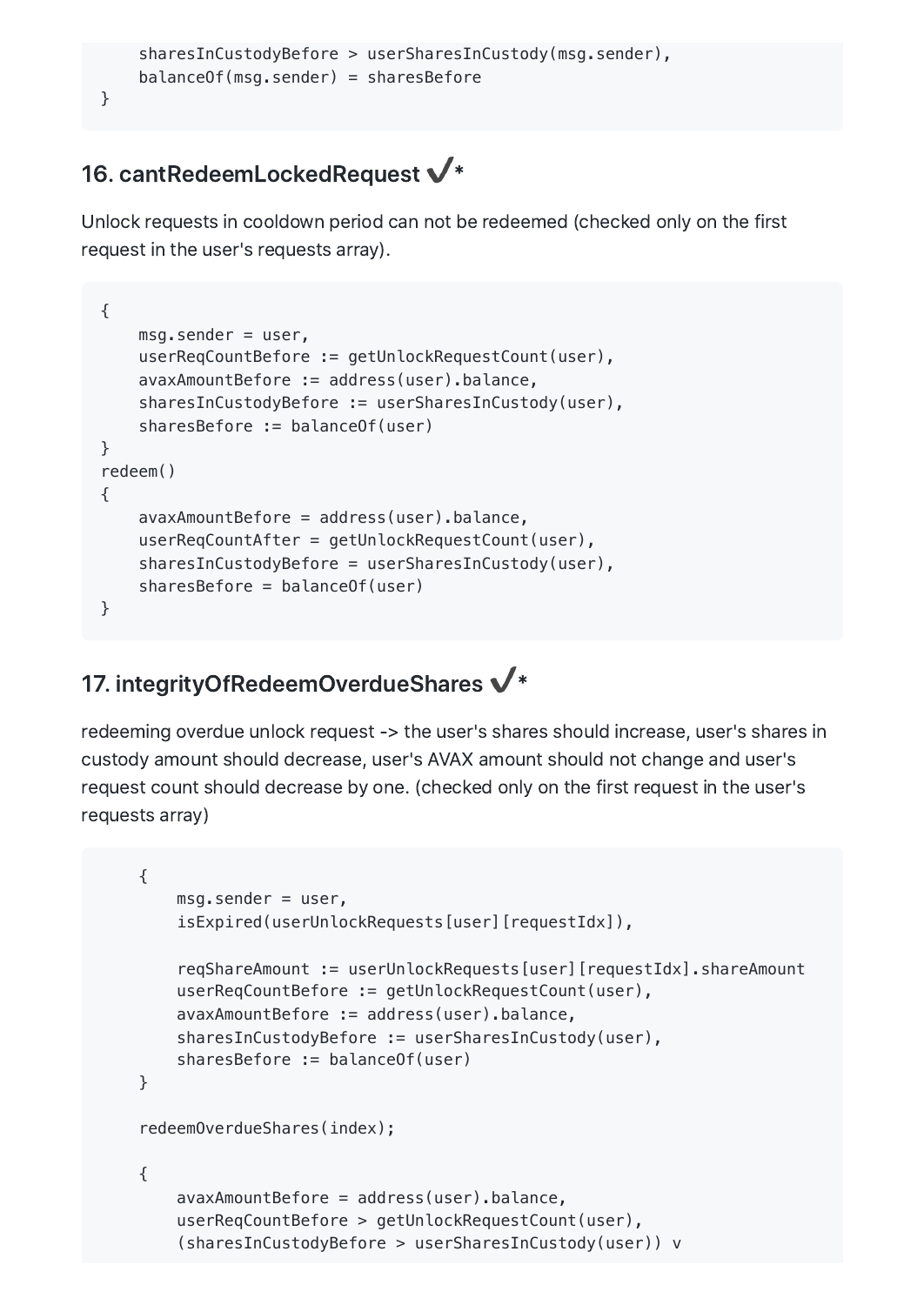```
(sharesInCustodyBefore = userSharesInCustody(user) ∧ reqShareAmount
= 0).
        balanceOf(user) > sharesBefore v (balanceOf(user) = sharesBefore ∧
reqShareAmount = 0)}
```
### 18. integrityOfCancelUnlockRequests  $\checkmark$

Canceling an unlock request -> the user's shares should increase, user's shares in custody amount should decrease, user's AVAX amount should not change and user's request count should decrease by one.

```
{
   msg.sender = user,userReqCountBefore := getUnlockRequestCount(user),
    userReqCountBefore > index,
    sharesInCustodyBefore := userSharesInCustody(user),
    avaxAmountBefore := address(user).balance,
    sharesBefore := balanceOf(user)
}
cancelUnlockRequest(index);
{
    userReqCountBefore = getUnlockRequestCount(user) + 1,
    sharesInCustodyBefore > userSharesInCustody(user),
    avaxAmountBefore = address(user).balance,
    balanceOf(user) > sharesBefore
}
```
### 19. integrityOfAllowance  $\checkmark$

Integrity of allowance mechanism

```
{
    msg.sender ≠ user1,
    allowanceBefore := allowance(user1, msg.sender),
    shares1Before := balanceOf(user1),
    shares2Before := balanceOf(user2)
}
transferFrom(user1, user2, amount)
{
```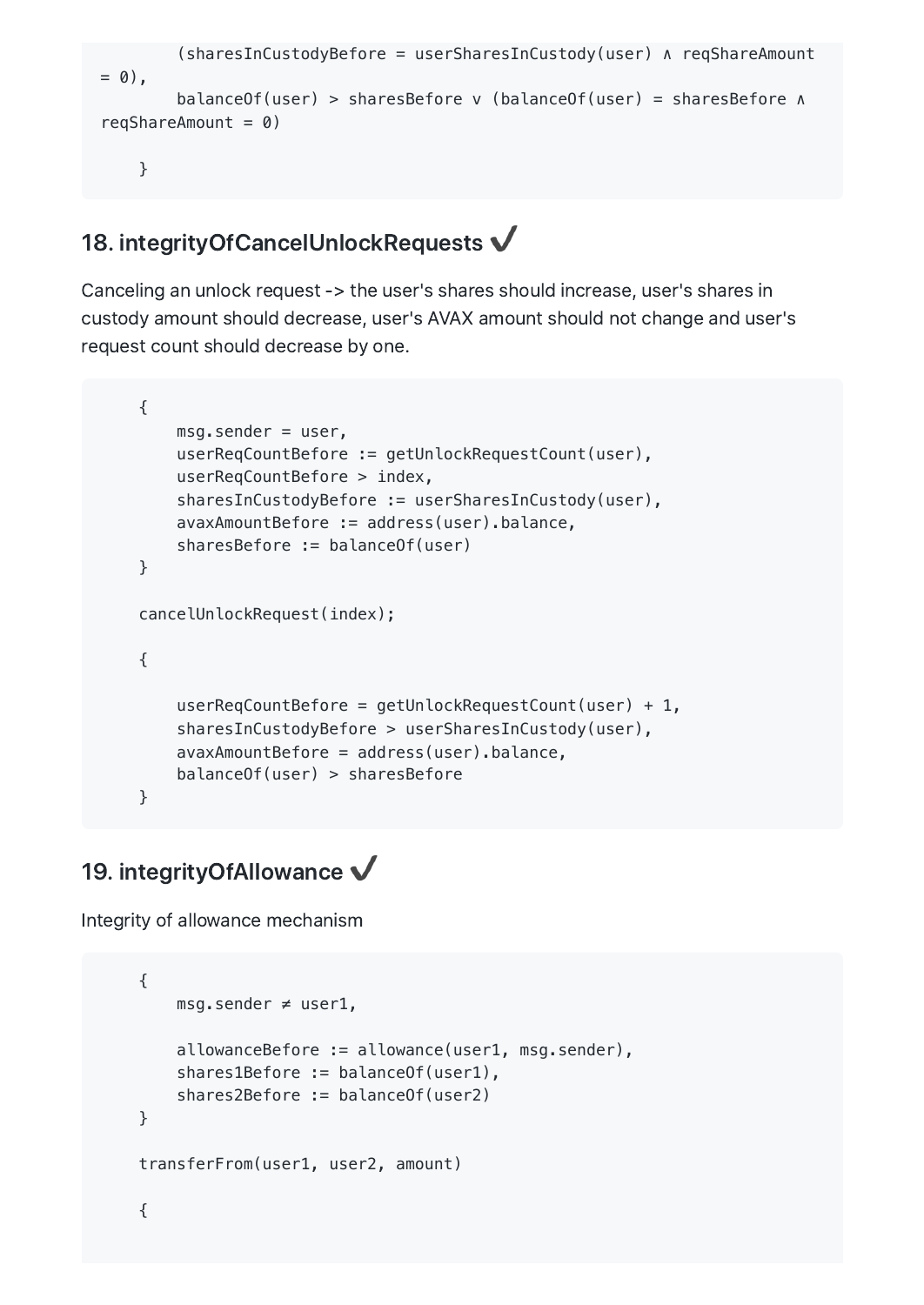```
allowanceBefore - amount = allowance(user1, msq.sender),
   share1Before - amount = balanceOf(user1),
   shares2Before + amount = balanceOf(user2)}
```
### 20. noNewSharesWhenMintingPaused ✔️

Minitng new shares is not possible when mintingPaused is true.

```
{
    mintingPaused() = true,totalSupplyBefore := totalSupply(),
}
<invoke any method f> (allow reverts)
{
   totalSupplyBefore >= totalSupply();
}
```
### 21. noNewSharesWhenCapReached  $\checkmark$

Minitng new shares is not possible when the amount of pooled avax reached it's capacity.

```
{
    totalSupplyBefore := totalSupply(),
    totalPooledAvax() > totalPooledAvaxCap()
}
<invoke any method f> (allow reverts)
{
    totalSupplyBefore >= totalSupply();
}
```
## 22. redeemMonotonicityByShareAmount  $\checkmark$

Redeeming unlock request is monotonic with respect to unlockRequest.shareAmount.

```
{
   address(user1).balance = address(user2).balance,
    request1 := userUnlockRequests[user1][0],
    request2 := userUnlockRequests[user2][0],
   isWithinRedemptionPeriod(request1),
```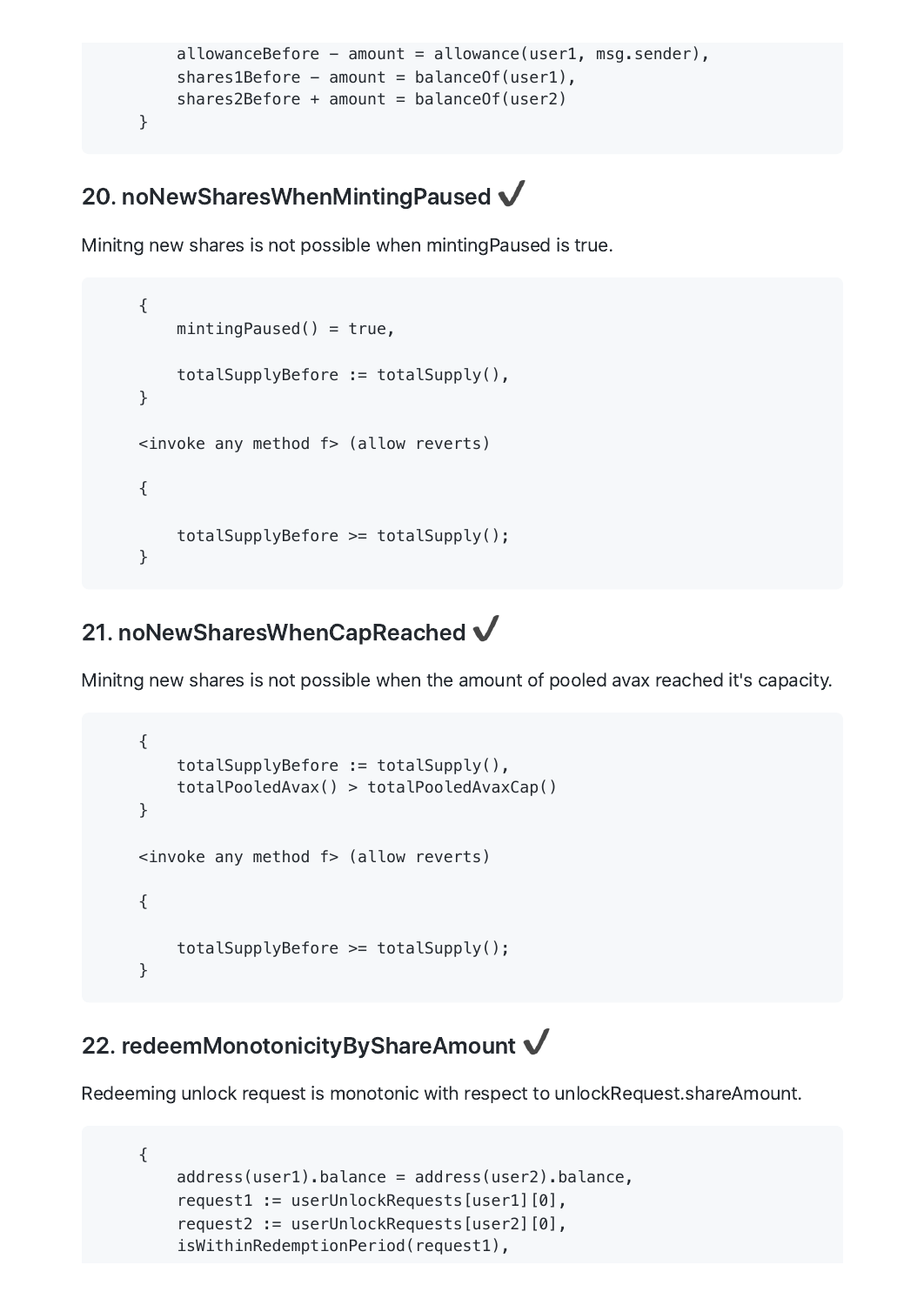```
isWithinRedemptionPeriod(request2),
    request1.startedAt = request2.startedAt,
    request1.shareAmount < request2.shareAmount
}
redeem(0) with msq.sender = user1
\simredeem(0) with msq.sender = user2
{
    address(user1).balance < address(user2).balance
}
```
An important assumption underlying our verification is that the contract admins are trusted. Using withdraw , admins can remove all of the AVAX from the pool, without restriction.

# Gas optimizations

During our review of the contract, we noticed several potential gas optimizations. We have not verified the correctness of these optimizations.

- In getPaginatedUnlockRequests, to.sub(from) is being calculated multiple times, including inside a loop. It is better to save it in a local variable instead of recomputing it.
- In getPaginatedUnlockRequests, userUnlockRequests[user].length is being accessed 3 times. Gas could be reduced by storing the length in a local variable.
- In \_cancelUnlockRequest, userSharesInCustody[msg.sender] = userSharesInCustody[msg.sender].sub(shareAmount) , consider caclulating the subtraction operation using regular – operator instead of SafeMathUpgradeable.sub() because userSharesInCustody[msg.sender] ≥ shareAmount so it will never underflow. Same goes for redeemOverdueShares, \_redeem , redeemOverdueShares(uint unlockIndex) .
- In \_getExchangeRateByUnlockTimestamp, mid.add(1) is being calculated 3 times inside the loop. Gas could be reduced by storing the result in a local variable.
- In cancelRedeemableUnlockRequests, consider saving userUnlockRequests[msg.sender].length in a local variable that is decremented when calling \_cancelUnlockRequest(unlockIndex) . This variable could be used for comparisons with unlockIndex , instead of repeatedly accessing storage.